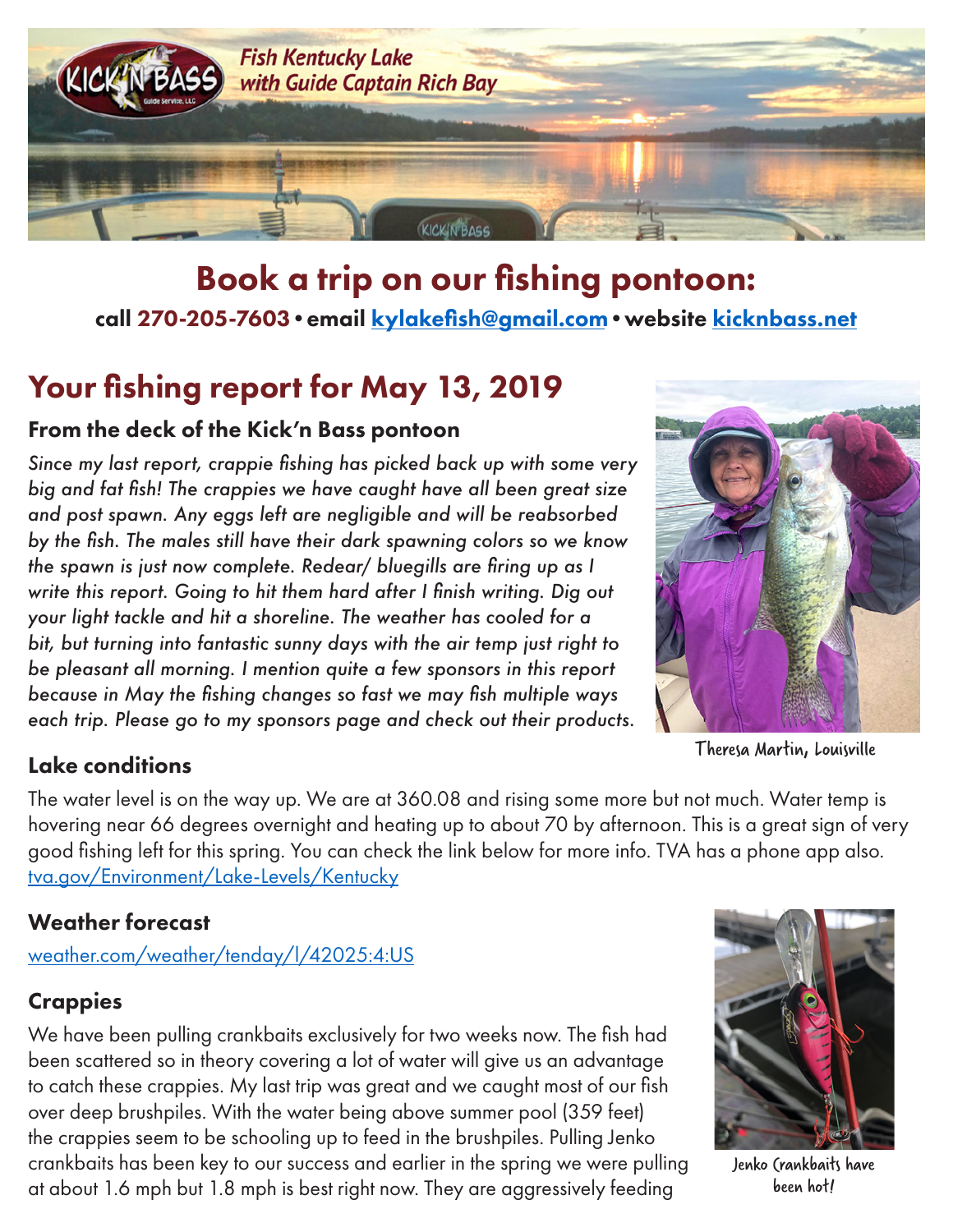up in the deep bays to move out to their summer haunts. All the midnight colors in the Jenko cranks have been hot! I think the mainly-black cranks have been best because of more abundant light on these nice sunny days. Look for fish in 14+ feet of water about 12 feet down in the water column and it's FISH ON!! Here is a video we shot with Ky Afield TV a couple years ago that explains most of what we do while Crankin for Crappies. www.youtube.com/watch?v=tMpNtRYu9tI.



The Spalding family caught a mess of crappies.





The Spaldings from New Mexico had a great day on the pontoon!

## Whitebass and Yellowbass

We have been catching a bunch on crankbaits and the size has picked up considerably as of late. Can't wait to chase those on the ledges in the near future with Steel Shad Bladebaits. My go-to colors were taught to me by Kick'n Bass himself, Randy Kuhens. Silver for sunny days and gold for cloudy days…or is it the other way around. I may need to go fishing with him to remind me of which is which!!!





Three generations of the Wright family from Louisville.